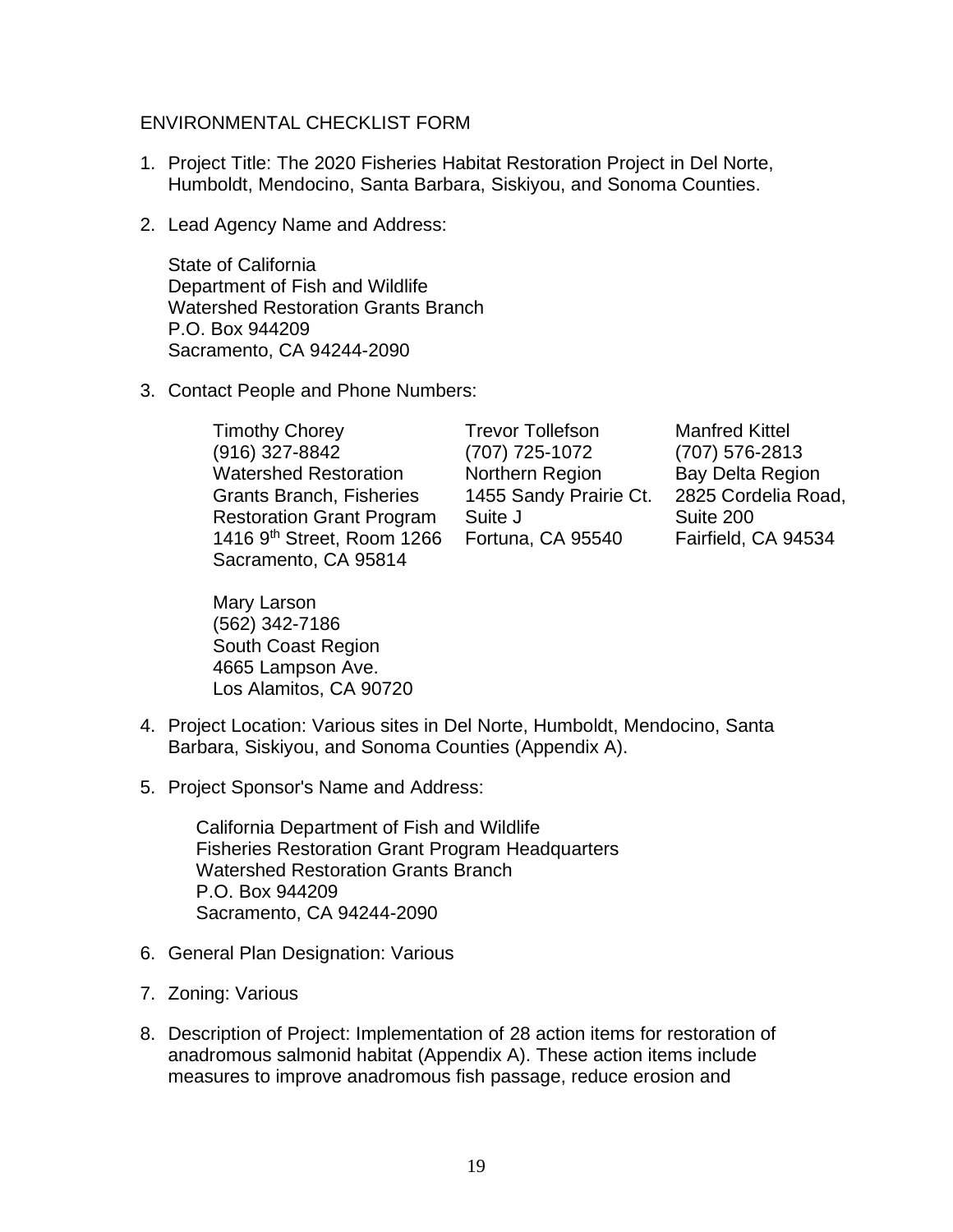sedimentation, enhance instream habitat, improve water quality, and improve juvenile survival.

- 9. Surrounding Land Uses and Setting: Briefly describe the project's surroundings: Action items will be surrounded by lands consisting of agriculture, private holdings, forests used for timber production as well as national, state, and county parks.
- 10.Other Public Agencies Whose Approval Is Required: U.S Army Corps of Engineers, North Coast Regional Water Quality Control Board, San Francisco Bay Regional Water Quality Control Board, and Central Coast Regional Water Quality Control Board, Los Angeles Regional Water Quality Control Board, and Central Valley Regional Water Quality Control Board.
- 11.Have California Native American tribes traditionally and culturally affiliated with the project area requested consultation pursuant to Public Resources Code § 21080.3.1? If so, is there a plan for consultation that includes, for example, the determination of significance of impacts to tribal cultural resources, procedures regarding confidentiality, etc.? CDFW reached out to traditionally and culturally affiliated California Native American tribes, if consultation is requested FRGP staff will begin consultation pursuant to Public Resources Code § 21080.3.1 immediately.

## **ENVIRONMENTAL FACTORS POTENTIALLY AFFECTED:**

The environmental factors checked below would be potentially affected by this project, involving at least one impact that is a "Potentially Significant Impact" as indicated by the checklist on the following pages.

| Aesthetics                     | <b>Agriculture and Forestry Resources</b> | Air Quality                        |
|--------------------------------|-------------------------------------------|------------------------------------|
| <b>Biological Resources</b>    | <b>Cultural Resources</b>                 | Energy                             |
| Geology / Soils                | <b>Greenhouse Gas Emissions</b>           | Hazards & Hazardous Materials      |
| <b>Hydrology/Water Quality</b> | Land Use / Planning                       | <b>Mineral Resources</b>           |
| <b>Noise</b>                   | Population / Housing                      | <b>Public Services</b>             |
| Recreation                     | Transportation                            | <b>Tribal Cultural Resources</b>   |
| Utilities / Service Systems    | <b>Wildfire</b>                           | Mandatory Findings of Significance |

This project will not have a "Potential Significant Impact" on any of the environmental factors listed above; therefore, no boxes are checked.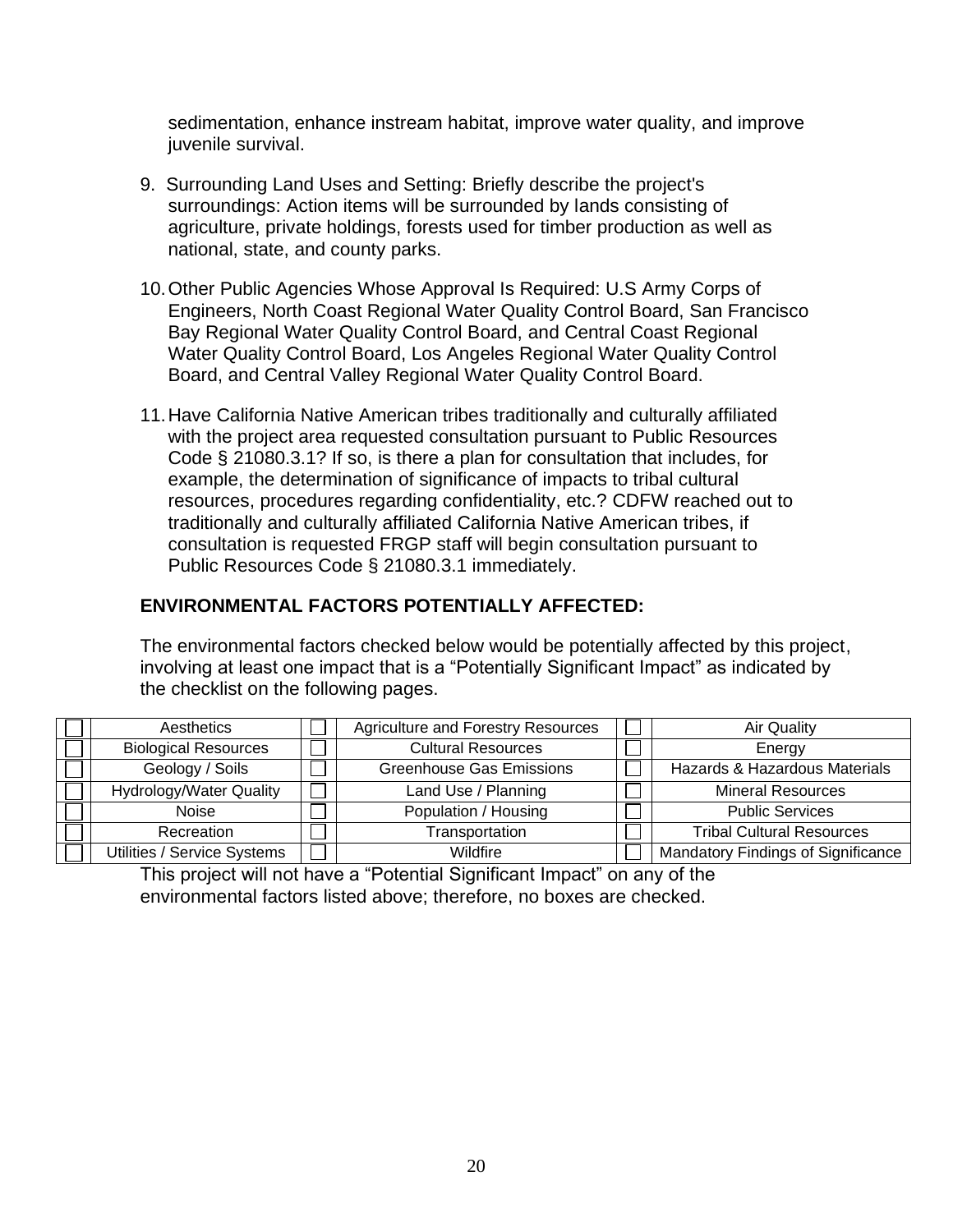## **DETERMINATION:**

On the basis of this initial evaluation:

|             | I find that the proposed project COULD NOT have a significant effect on the<br>environment, and a NEGATIVE DECLARATION will be prepared.                                                                                                                                                                                                                                                                                                                                                                                     |
|-------------|------------------------------------------------------------------------------------------------------------------------------------------------------------------------------------------------------------------------------------------------------------------------------------------------------------------------------------------------------------------------------------------------------------------------------------------------------------------------------------------------------------------------------|
| $\boxtimes$ | I find that although the proposed project could have a significant effect on the<br>environment, there will not be a significant effect in this case because revisions<br>in the project have been made by or agreed to by the project proponent. A<br>MITIGATED NEGATIVE DECLARATION will be prepared.                                                                                                                                                                                                                      |
|             | I find that the proposed project MAY have a significant effect on the<br>environment, and an ENVIRONMENTAL IMPACT REPORT is required.                                                                                                                                                                                                                                                                                                                                                                                        |
|             | I find that the proposed project MAY have a "potentially significant impact" or<br>"potentially significant unless mitigated" impact on the environment, but at least<br>one effect 1) has been adequately analyzed in an earlier document pursuant to<br>applicable legal standards, and 2) has been addressed by mitigation measures<br>based on the earlier analysis as described on attached sheets. An<br>ENVIRONMENTAL IMPACT REPORT is required, but it must analyze only the<br>effects that remain to be addressed. |
|             | I find that although the proposed project could have a significant effect on the<br>environment, because all potentially significant effects (a) have been analyzed<br>adequately in an earlier EIR or NEGATIVE DECLARATION pursuant to<br>applicable standards, and (b) have been avoided or mitigated pursuant to that<br>earlier EIR or NEGATIVE DECLARATION, including revisions or mitigation<br>measures that are imposed upon the proposed project, nothing further is<br>required                                    |
|             |                                                                                                                                                                                                                                                                                                                                                                                                                                                                                                                              |

X Matt Wells

Matt Wells Branch Chief, WRGB, CDFW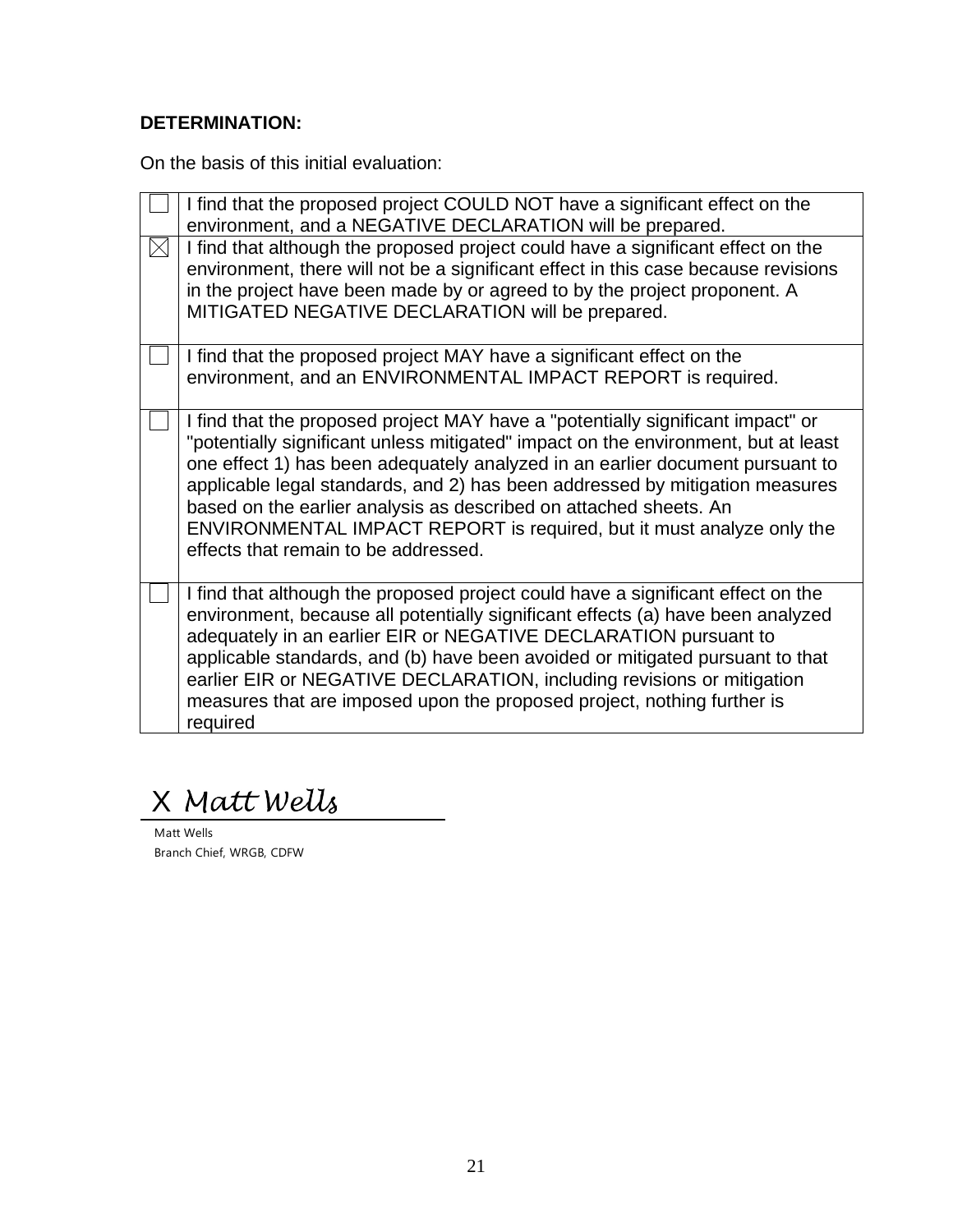|    | <b>Issues</b>                                                                                                                                                                                                                                                                                                                                                                                                                                                                                                                                                                                                                                                                                                                                                                                                                                                                                                       | <b>Potentially</b><br>Significant<br>Impact | <b>Less Than</b><br>Significant<br>With<br><b>Mitigation</b><br>Incorporated | <b>Less Than</b><br><b>Significant</b><br>Impact | No<br>Impact |
|----|---------------------------------------------------------------------------------------------------------------------------------------------------------------------------------------------------------------------------------------------------------------------------------------------------------------------------------------------------------------------------------------------------------------------------------------------------------------------------------------------------------------------------------------------------------------------------------------------------------------------------------------------------------------------------------------------------------------------------------------------------------------------------------------------------------------------------------------------------------------------------------------------------------------------|---------------------------------------------|------------------------------------------------------------------------------|--------------------------------------------------|--------------|
|    | <b>I.AESTHETICS.</b> Except as provided in Public Resources Code Section 21099, would the project:                                                                                                                                                                                                                                                                                                                                                                                                                                                                                                                                                                                                                                                                                                                                                                                                                  |                                             |                                                                              |                                                  |              |
| a) | Have a substantial adverse effect on a scenic vista?                                                                                                                                                                                                                                                                                                                                                                                                                                                                                                                                                                                                                                                                                                                                                                                                                                                                |                                             |                                                                              |                                                  |              |
| b) | Substantially damage scenic resources, including, but not<br>limited to, trees, rock outcroppings, and historic buildings<br>within a state scenic highway?                                                                                                                                                                                                                                                                                                                                                                                                                                                                                                                                                                                                                                                                                                                                                         |                                             |                                                                              |                                                  |              |
| C) | In nonurbanized areas, substantially degrade the existing<br>visual character or quality of public views of the site and its<br>surroundings? (Public views are those that are experienced<br>from publicly accessible vantage point). If the project is in an<br>urbanized area, would the project conflict with applicable<br>zoning and other regulations governing scenic quality?                                                                                                                                                                                                                                                                                                                                                                                                                                                                                                                              |                                             |                                                                              |                                                  |              |
| d) | Create a new source of substantial light or glare which would<br>adversely affect day or nighttime views in the area?                                                                                                                                                                                                                                                                                                                                                                                                                                                                                                                                                                                                                                                                                                                                                                                               |                                             |                                                                              |                                                  | V            |
|    | II. AGRICULTURE AND FORESTRY RESOURCES. In determining whether impacts to agricultural resources are significant<br>environmental effects, lead agencies may refer to the California Agricultural Land Evaluation and Site Assessment Model (1997)<br>prepared by the California Dept. of Conservation as an optional model to use in assessing impacts on agriculture and farmland. In<br>determining whether impacts to forest resources, including timberland, are significant environmental effects, lead agencies may refer<br>to information compiled by the California Department of Forestry and Fire Protection regarding the state's inventory of forest land,<br>including the Forest and Range Assessment Project and the Forest Legacy Assessment project; and forest carbon measurement<br>methodology provided in Forest Protocols adopted by the California Air Resources Board. Would the project: |                                             |                                                                              |                                                  |              |
| a) | Convert Prime Farmland, Unique Farmland, or Farmland of<br>Statewide Importance (Farmland), as shown on the maps<br>prepared pursuant to the Farmland Mapping and Monitoring<br>Program of the California Resources Agency, to non-<br>agricultural use?                                                                                                                                                                                                                                                                                                                                                                                                                                                                                                                                                                                                                                                            |                                             |                                                                              |                                                  |              |
| b) | Conflict with existing zoning for agricultural use, or a<br>Williamson Act contract?                                                                                                                                                                                                                                                                                                                                                                                                                                                                                                                                                                                                                                                                                                                                                                                                                                |                                             |                                                                              |                                                  |              |
| C) | Conflict with existing zoning for, or cause rezoning of, forest<br>land (as defined in Public Resources Code Section 12220(g)),<br>timberland (as defined by Public Resources Code<br>Section 4526), or timberland zoned Timberland Production (as<br>defined by Government Code Section 51104(g))?                                                                                                                                                                                                                                                                                                                                                                                                                                                                                                                                                                                                                 |                                             |                                                                              |                                                  |              |
| d) | Result in the loss of forest land or conversion of forestland to<br>non-forest use?                                                                                                                                                                                                                                                                                                                                                                                                                                                                                                                                                                                                                                                                                                                                                                                                                                 |                                             |                                                                              |                                                  |              |
| e) | Involve other changes in the existing environment which, due<br>to their location or nature, could result in conversion of<br>Farmland, to non-agricultural use or conversion of forest land<br>to non-forest use?                                                                                                                                                                                                                                                                                                                                                                                                                                                                                                                                                                                                                                                                                                  |                                             |                                                                              |                                                  |              |
|    | <b>III. AIR QUALITY.</b> Where available, the significance criteria established by the applicable air quality management district or air pollution<br>control district may be relied upon to make the following determinations. Would the project:                                                                                                                                                                                                                                                                                                                                                                                                                                                                                                                                                                                                                                                                  |                                             |                                                                              |                                                  |              |
| a) | Conflict with or obstruct implementation of the applicable air<br>quality plan?                                                                                                                                                                                                                                                                                                                                                                                                                                                                                                                                                                                                                                                                                                                                                                                                                                     |                                             |                                                                              |                                                  |              |
| b) | Result in a cumulatively considerable net increase of any<br>criteria pollutant for which the project region is non-attainment<br>under an applicable federal or state ambient air quality<br>standard?                                                                                                                                                                                                                                                                                                                                                                                                                                                                                                                                                                                                                                                                                                             |                                             |                                                                              |                                                  |              |
| C) | Expose sensitive receptors to substantial pollutant<br>concentrations?                                                                                                                                                                                                                                                                                                                                                                                                                                                                                                                                                                                                                                                                                                                                                                                                                                              |                                             |                                                                              |                                                  |              |
| d) | Result in other emissions (such as those leading to odors)<br>adversely affecting a substantial number of people?                                                                                                                                                                                                                                                                                                                                                                                                                                                                                                                                                                                                                                                                                                                                                                                                   |                                             |                                                                              |                                                  |              |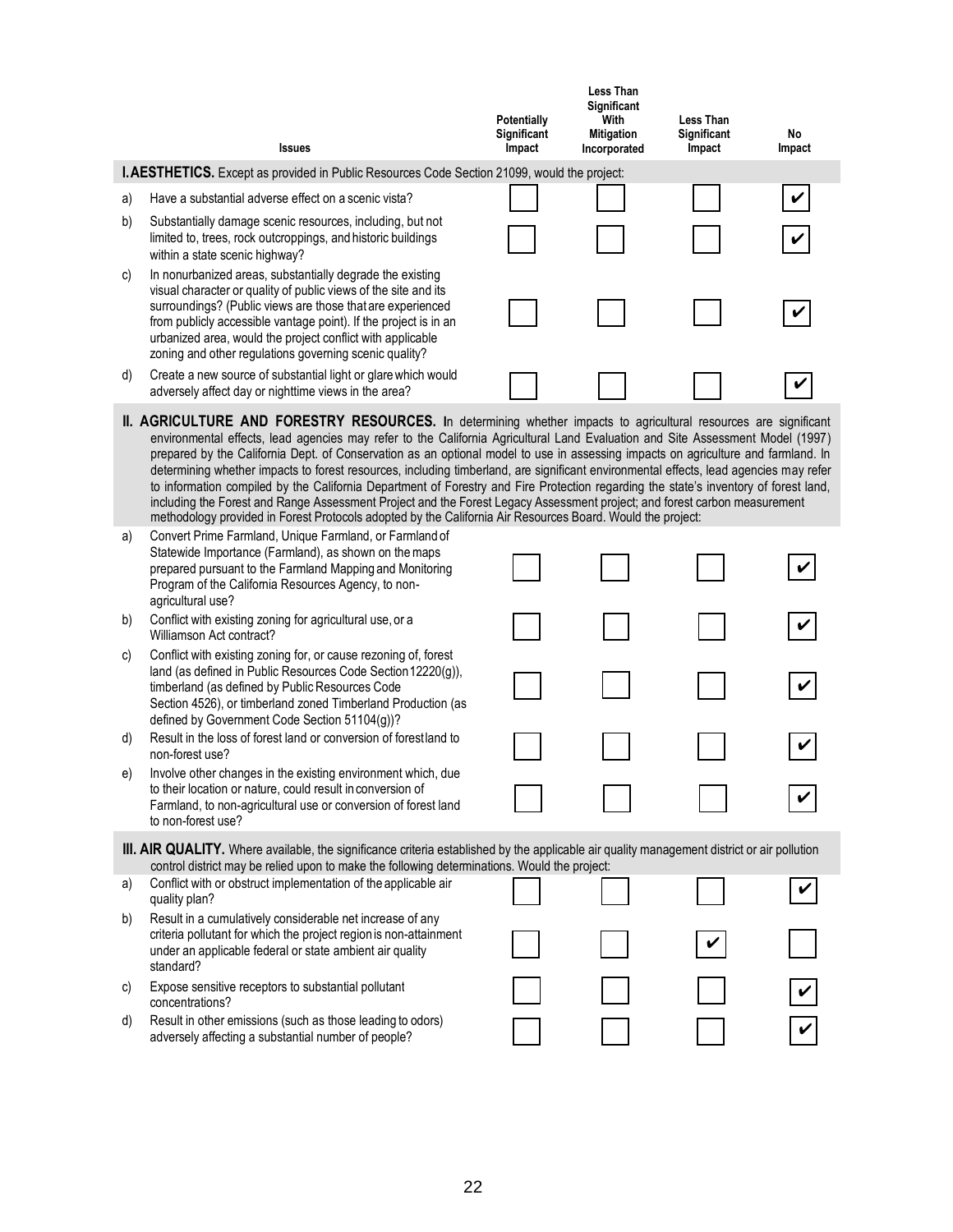|    | <b>Issues</b>                                                                                                                                                                                                                                                                                                                 | Potentially<br>Significant<br>Impact | <b>Less Than</b><br>Significant<br>With<br><b>Mitigation</b><br>Incorporated | Less Than<br>Significant<br>Impact | No<br>Impact |
|----|-------------------------------------------------------------------------------------------------------------------------------------------------------------------------------------------------------------------------------------------------------------------------------------------------------------------------------|--------------------------------------|------------------------------------------------------------------------------|------------------------------------|--------------|
|    | IV. BIOLOGICAL RESOURCES. Would the project:                                                                                                                                                                                                                                                                                  |                                      |                                                                              |                                    |              |
| a) | Have a substantial adverse effect, either directly or through<br>habitat modifications, on any species identified as a candidate,<br>sensitive, or special status species in local or regional plans,<br>policies, or regulations, or by the California Department of Fish<br>and Wildlife or U.S. Fish and Wildlife Service? |                                      |                                                                              |                                    |              |
| b) | Have a substantial adverse effect on any riparian habitat or<br>other sensitive natural community identified in local or regional<br>plans, policies, regulations or by the California Department of<br>Fish and Wildlife or U.S. Fish and Wildlife Service?                                                                  |                                      |                                                                              | V                                  |              |
| C) | Have a substantial adverse effect on state or federally<br>protected wetlands (including, but not limited to, marsh, vernal<br>pool, coastal, etc.) through direct removal, filling, hydrological<br>interruption, or other means?                                                                                            |                                      |                                                                              |                                    |              |
| d) | Interfere substantially with the movement of any native<br>resident or migratory fish or wildlife species or with established<br>native resident or migratory wildlife corridors, or impede the<br>use of native wildlife nursery sites?                                                                                      |                                      |                                                                              |                                    |              |
| e) | Conflict with any local policies or ordinances protecting<br>biological resources, such as a tree preservation policy or<br>ordinance?                                                                                                                                                                                        |                                      |                                                                              |                                    |              |
| f) | Conflict with the provisions of an adopted Habitat<br>Conservation Plan, Natural Community Conservation Plan, or<br>other approved local, regional, or state habitat conservation<br>plan?                                                                                                                                    |                                      |                                                                              |                                    |              |
|    | V. CULTURAL RESOURCES. Would the project:                                                                                                                                                                                                                                                                                     |                                      |                                                                              |                                    |              |
| a) | Cause a substantial adverse change in the significance of a<br>historical resource pursuant to § 15064.5?                                                                                                                                                                                                                     |                                      | V                                                                            |                                    |              |
| b) | Cause a substantial adverse change in the significance of an<br>archaeological resource pursuant to § 15064.5?                                                                                                                                                                                                                |                                      |                                                                              |                                    |              |
| C) | Disturb any human remains, including those interred outside<br>of dedicated cemeteries?                                                                                                                                                                                                                                       |                                      |                                                                              |                                    |              |
|    | VI. ENERGY. Would the project:                                                                                                                                                                                                                                                                                                |                                      |                                                                              |                                    |              |
| a) | Result in potentially significant environmental impact due to<br>wasteful, inefficient, or unnecessary consumption of energy<br>resources, during project construction or operation?                                                                                                                                          |                                      |                                                                              |                                    |              |
| b) | Conflict with or obstruct a state or local plan for renewable<br>energy or energy efficiency?                                                                                                                                                                                                                                 |                                      |                                                                              |                                    |              |
|    | VII. GEOLOGY AND SOILS. Would the project:                                                                                                                                                                                                                                                                                    |                                      |                                                                              |                                    |              |
| a) | Directly or indirectly cause potential substantial adverse<br>effects, including the risk of loss, injury, or death involving:                                                                                                                                                                                                |                                      |                                                                              |                                    |              |
|    | Rupture of a known earthquake fault, as delineated on<br>i)<br>the most recent Alquist-Priolo Earthquake Fault Zoning<br>Map, issued by the State Geologist for the area orbased<br>on other substantial evidence of a known fault? Refer to<br>Division of Mines and Geology Special Publication 42.                         |                                      |                                                                              |                                    |              |
|    | Strong seismic ground shaking?<br>ii)                                                                                                                                                                                                                                                                                         |                                      |                                                                              |                                    |              |
|    | Seismic-related ground failure, including liquefaction?<br>iii)                                                                                                                                                                                                                                                               |                                      |                                                                              |                                    | $\checkmark$ |
|    | Landslides?<br>iv)                                                                                                                                                                                                                                                                                                            |                                      |                                                                              |                                    | V            |
| b) | Result in substantial soil erosion or the loss of topsoil?                                                                                                                                                                                                                                                                    |                                      |                                                                              |                                    |              |

- iv) Landslides?
- b) Result in substantial soil erosion or the loss of topsoil?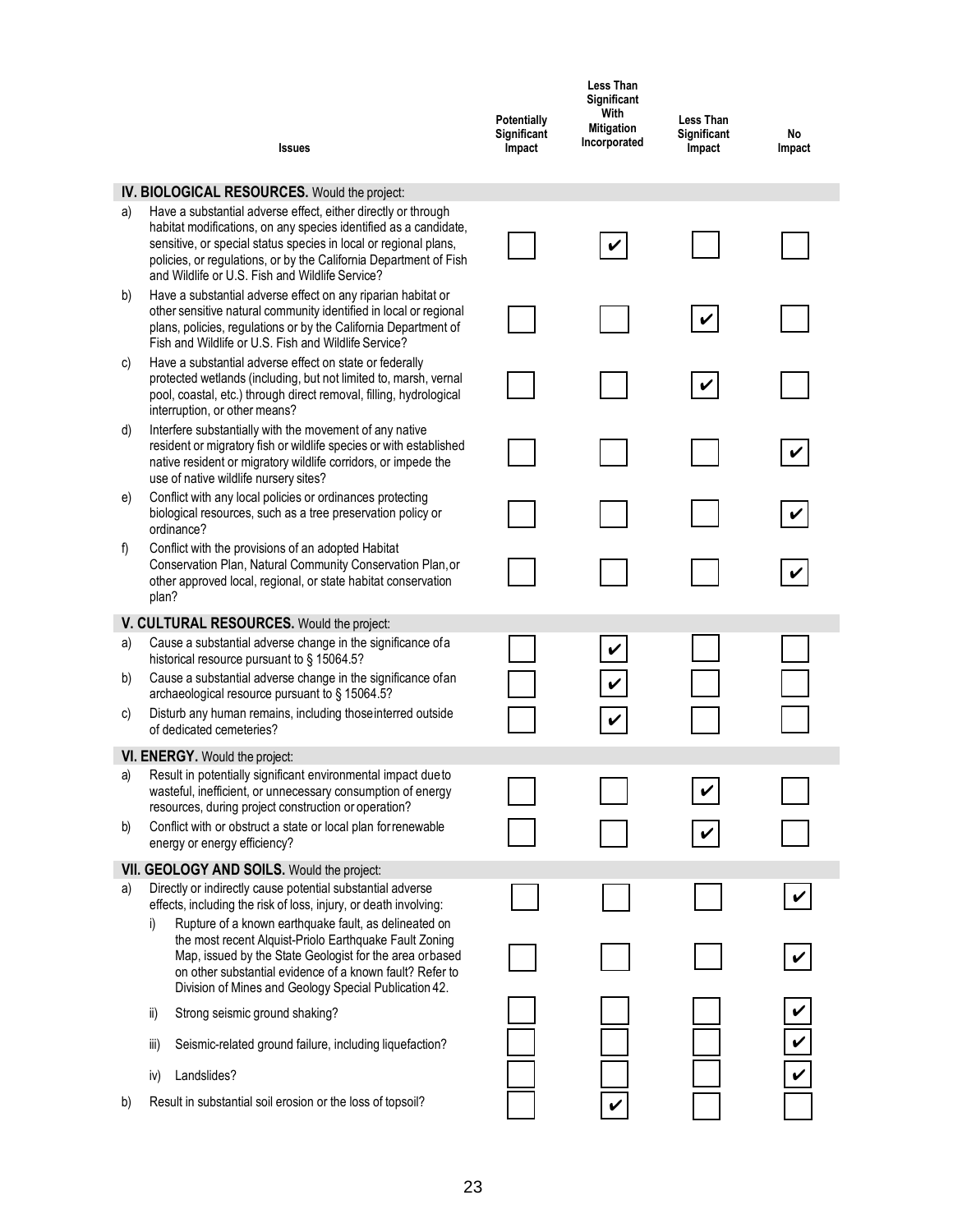|    | <b>Issues</b>                                                                                                                                                                                                                                                               | <b>Potentially</b><br>Significant<br>Impact | <b>Less Than</b><br>Significant<br>With<br><b>Mitigation</b><br>Incorporated | <b>Less Than</b><br>Significant<br>Impact | No<br>Impact |
|----|-----------------------------------------------------------------------------------------------------------------------------------------------------------------------------------------------------------------------------------------------------------------------------|---------------------------------------------|------------------------------------------------------------------------------|-------------------------------------------|--------------|
| c) | Be located on a geologic unit or soil that is unstable, or that<br>would become unstable as a result of the project, and<br>potentially result in on- or off-site landslide, lateral spreading,<br>subsidence, liquefaction or collapse?                                    |                                             |                                                                              |                                           |              |
| d) | Be located on expansive soil, as defined in Table 18-1-B of<br>the Uniform Building Code (1994), creating substantial direct<br>or indirect risks to life or property?                                                                                                      |                                             |                                                                              |                                           |              |
|    | e) Have soils incapable of adequately supporting the use of<br>septic tanks or alternative waste water disposal systems<br>where sewers are not available for the disposal of waste<br>water?                                                                               |                                             |                                                                              |                                           |              |
| f) | Directly or indirectly destroy a unique paleontological resource<br>or site or unique geologic feature?                                                                                                                                                                     |                                             |                                                                              |                                           |              |
|    | VIII. GREENHOUSE GAS EMISSIONS. Would the project:                                                                                                                                                                                                                          |                                             |                                                                              |                                           |              |
| a) | Generate greenhouse gas emissions, either directly or<br>indirectly, that may have a significant impact on the<br>environment?                                                                                                                                              |                                             |                                                                              | V                                         |              |
| b) | Conflict with an applicable plan, policy or regulation adopted<br>for the purpose of reducing the emissions of greenhouse<br>gases?                                                                                                                                         |                                             |                                                                              | V                                         |              |
|    | IX. HAZARDS AND HAZARDOUS MATERIALS. Would the project:                                                                                                                                                                                                                     |                                             |                                                                              |                                           |              |
| a) | Create a significant hazard to the public or the environment<br>through the routine transport, use, or disposal of hazardous<br>materials?                                                                                                                                  |                                             | V                                                                            |                                           |              |
| b) | Create a significant hazard to the public or the environment<br>through reasonably foreseeable upset and accident conditions<br>involving the release of hazardous materials into the<br>environment?                                                                       |                                             |                                                                              |                                           |              |
| c) | Emit hazardous emissions or handle hazardous or acutely<br>hazardous materials, substances, or waste within one-quarter<br>mile of an existing or proposed school?                                                                                                          |                                             |                                                                              |                                           |              |
| d) | Be located on a site which is included on a list of hazardous<br>materials sites compiled pursuant to Government Code<br>§ 65962.5 and, as a result, would it create a significant hazard<br>to the public or the environment?                                              |                                             |                                                                              |                                           |              |
| e) | For a project located within an airport land use plan or, where<br>such a plan has not been adopted, within two miles of a public<br>airport or public use airport, would the project result in a safety<br>hazard or excessive noise for people residing or working in the |                                             |                                                                              |                                           |              |
| f) | project area?<br>Impair implementation of or physically interfere with an adopted<br>emergency response plan or emergency evacuation plan?                                                                                                                                  |                                             |                                                                              |                                           |              |
| g) | Expose people or structures, either directly or indirectly, to a<br>significant risk of loss, injury or death involving wildland fires?                                                                                                                                     |                                             |                                                                              |                                           |              |
|    | X. HYDROLOGY AND WATER QUALITY. Would the project:                                                                                                                                                                                                                          |                                             |                                                                              |                                           |              |
| a) | Violate any water quality standards or waste discharge<br>requirements or otherwise substantially degrade surface or<br>ground water quality?                                                                                                                               |                                             | V                                                                            |                                           |              |
| b) | Substantially decrease groundwater supplies or interfere<br>substantially with groundwater recharge such that the project<br>may impede sustainable groundwater management of the<br>basin?                                                                                 |                                             |                                                                              |                                           |              |
| C) | Substantially alter the existing drainage pattern of the site or<br>area, including through the alteration of the course of a stream<br>or river or through the addition of impervious surfaces, in a<br>manner which would:                                                |                                             |                                                                              |                                           |              |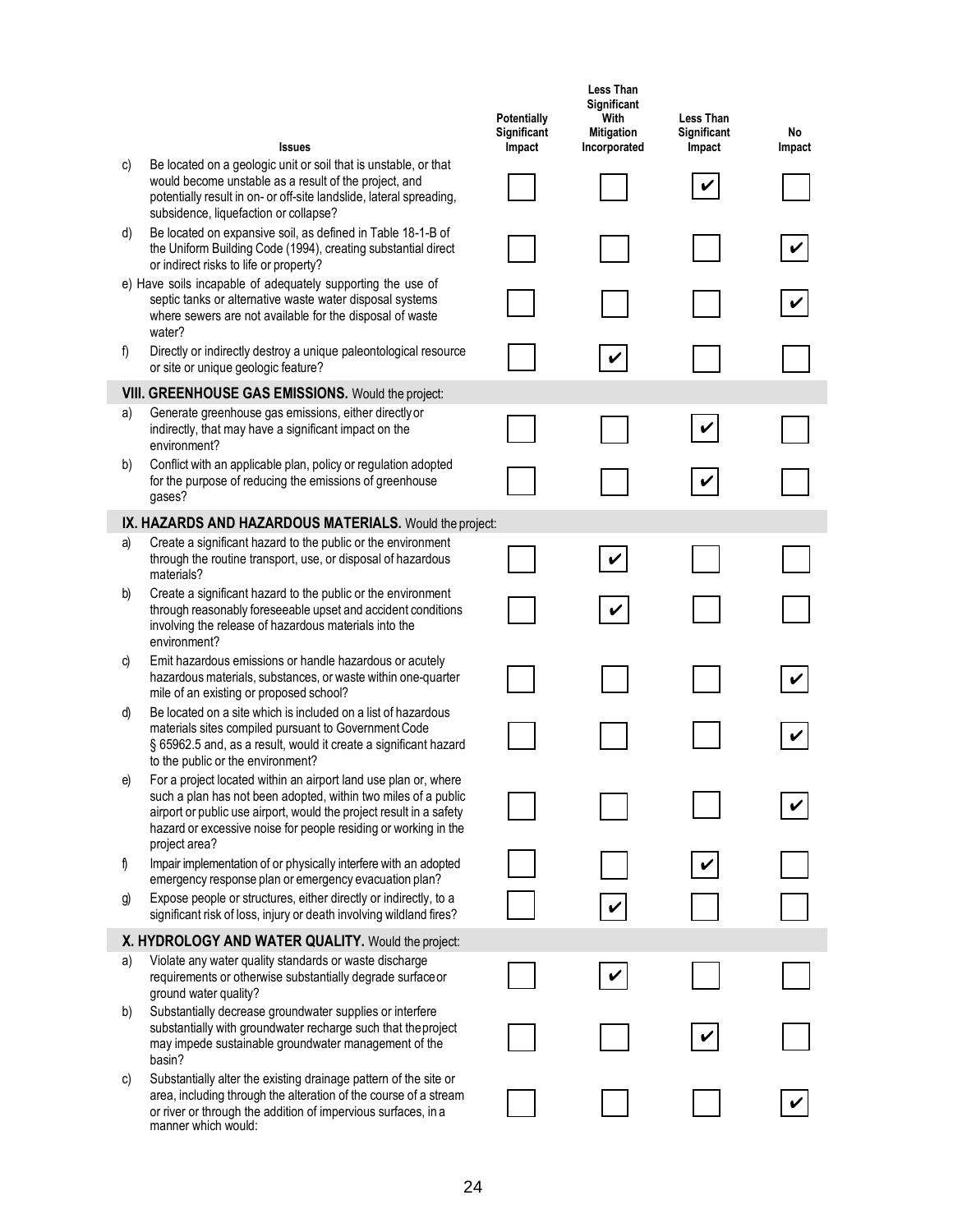|    |        |                                                                                                                                                                                                                                                                                                                                                                             | <b>Potentially</b><br>Significant | <b>Less Than</b><br>Significant<br>With<br><b>Mitigation</b><br>Incorporated | <b>Less Than</b><br>Significant | No     |
|----|--------|-----------------------------------------------------------------------------------------------------------------------------------------------------------------------------------------------------------------------------------------------------------------------------------------------------------------------------------------------------------------------------|-----------------------------------|------------------------------------------------------------------------------|---------------------------------|--------|
|    | i)     | <b>Issues</b><br>result in a substantial erosion or siltation on-or off-site;                                                                                                                                                                                                                                                                                               | Impact                            |                                                                              | Impact                          | Impact |
|    | ii)    | substantially increase the rate or amount of surface<br>runoff in a manner which would result in flooding on-or<br>offsite;                                                                                                                                                                                                                                                 |                                   |                                                                              |                                 |        |
|    | iii)   | create or contribute runoff water which would exceed the<br>capacity of existing or planned stormwater drainage<br>systems or provide substantial additional sources of<br>polluted runoff; or                                                                                                                                                                              |                                   |                                                                              |                                 | V      |
|    | iv)    | impede or redirect flood flows?                                                                                                                                                                                                                                                                                                                                             |                                   |                                                                              |                                 |        |
| d) |        | In flood hazard, tsunami, or seiche zones, risk release of<br>pollutants due to project inundation?                                                                                                                                                                                                                                                                         |                                   |                                                                              |                                 |        |
| e) |        | Conflict with or obstruct implementation of a water quality<br>control plan or sustainable groundwater managementplan?                                                                                                                                                                                                                                                      |                                   |                                                                              |                                 |        |
|    |        | XI. LAND USE AND PLANNING. Would the project:                                                                                                                                                                                                                                                                                                                               |                                   |                                                                              |                                 |        |
| a) |        | Physically divide an established community?                                                                                                                                                                                                                                                                                                                                 |                                   |                                                                              |                                 |        |
| b) |        | Cause a significant environmental impact due to a conflictwith<br>any land use plan, policy, or regulation adopted for the<br>purpose of avoiding or mitigating an environmental effect?                                                                                                                                                                                    |                                   |                                                                              |                                 |        |
|    |        | XII. MINERAL RESOURCES. Would the project:                                                                                                                                                                                                                                                                                                                                  |                                   |                                                                              |                                 |        |
| a) | state? | Result in the loss of availability of a known mineral resource<br>that would be a value to the region and the residents of the                                                                                                                                                                                                                                              |                                   |                                                                              |                                 |        |
| b) |        | Result in the loss of availability of a locally important mineral<br>resource recovery site delineated on a local general plan,<br>specific plan or other land use plan?                                                                                                                                                                                                    |                                   |                                                                              |                                 |        |
|    |        | XIII. NOISE. Would the project resultin:                                                                                                                                                                                                                                                                                                                                    |                                   |                                                                              |                                 |        |
| a) |        | Generation of a substantial temporary or permanent increase<br>in ambient noise levels in the vicinity of the project in excess<br>of standards established in the local general plan or noise<br>ordinance, or applicable standards of other agencies?                                                                                                                     |                                   |                                                                              |                                 |        |
| b) |        | Generation of excessive groundborne vibration or<br>groundborne noise levels?                                                                                                                                                                                                                                                                                               |                                   |                                                                              |                                 |        |
| C) |        | For a project located within the vicinity of a private airstrip or<br>an airport land use plan or, where such a plan has not been<br>adopted, within two miles of a public airport or public use<br>airport, would the project expose people residing or working in<br>the project area to excessive noise levels?                                                          |                                   |                                                                              |                                 |        |
|    |        | XIV. POPULATION AND HOUSING. Would the project:                                                                                                                                                                                                                                                                                                                             |                                   |                                                                              |                                 |        |
| a) |        | Induce substantial unplanned population growth in an area,<br>either directly (for example, by proposing new homes and<br>businesses) or indirectly (forexample, through extension of<br>roads or other infrastructure)?                                                                                                                                                    |                                   |                                                                              |                                 |        |
| b) |        | Displace substantial numbers of existing people or housing,<br>necessitating the construction of replacement housing<br>elsewhere?                                                                                                                                                                                                                                          |                                   |                                                                              |                                 |        |
|    |        | XV. PUBLIC SERVICES. Would the project:                                                                                                                                                                                                                                                                                                                                     |                                   |                                                                              |                                 |        |
| a) |        | Result in substantial adverse physical impacts associated with<br>the provision of new or physically altered governmental<br>facilities, need for new or physically altered governmental<br>facilities, the construction of which could cause significant<br>environmental impacts, in order to maintain acceptable<br>service ratios, response times, or other performance |                                   |                                                                              |                                 |        |

objectives for any of the public services: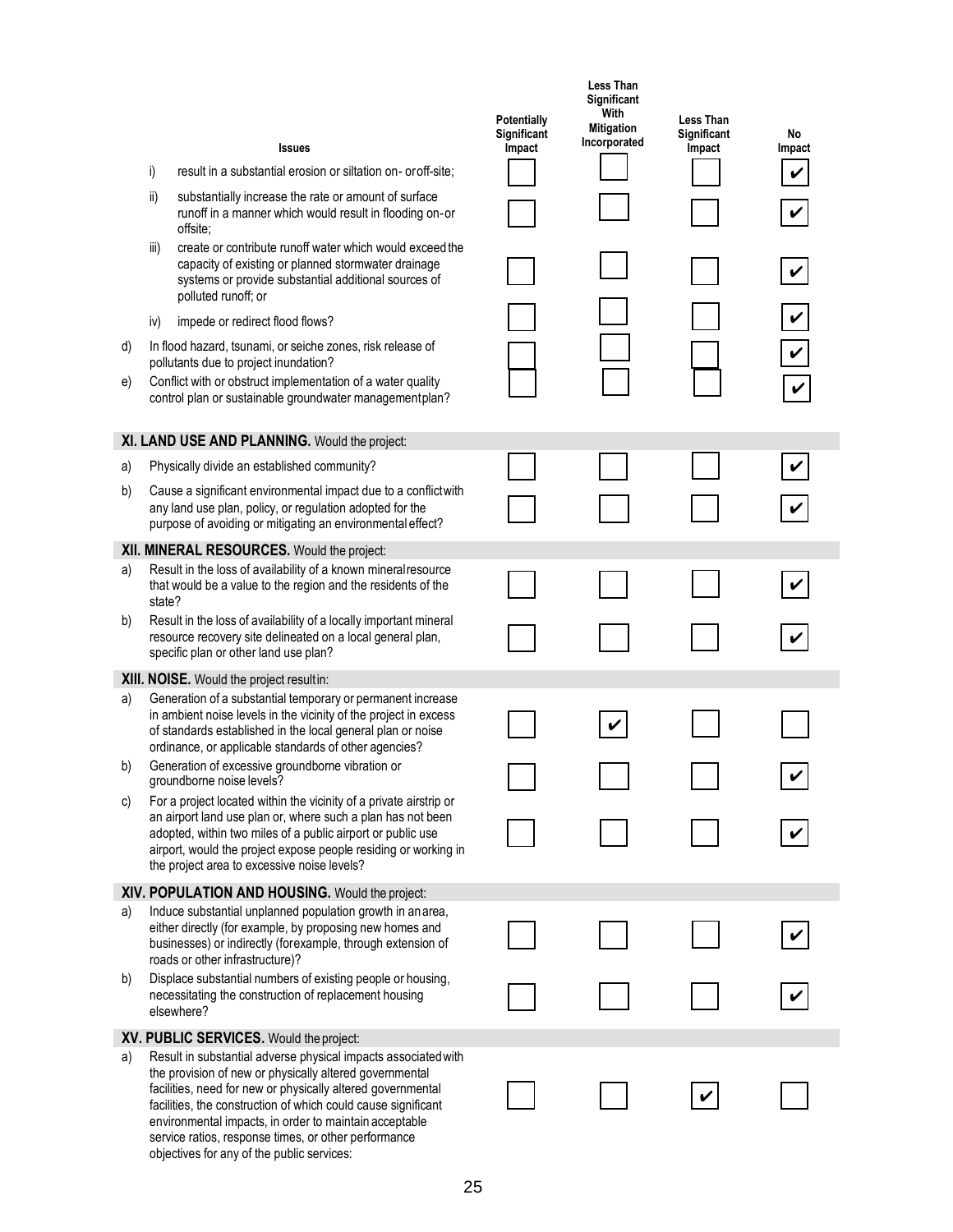|    | <b>Issues</b><br>Fire protection?<br>Police protection?<br>Schools?<br>Parks?<br>Other public facilities?                                                                                                                                                                                                                                                                                                                            | <b>Potentially</b><br>Significant<br>Impact | <b>Less Than</b><br>Significant<br>With<br><b>Mitigation</b><br>Incorporated | <b>Less Than</b><br>Significant<br>Impact | No<br>Impact |
|----|--------------------------------------------------------------------------------------------------------------------------------------------------------------------------------------------------------------------------------------------------------------------------------------------------------------------------------------------------------------------------------------------------------------------------------------|---------------------------------------------|------------------------------------------------------------------------------|-------------------------------------------|--------------|
|    | XVI. RECREATION.                                                                                                                                                                                                                                                                                                                                                                                                                     |                                             |                                                                              |                                           |              |
| a) | Would the project increase the use of existing neighborhood<br>and regional parks or other recreational facilities such that<br>substantial physical deterioration of the facility would occuror<br>be accelerated?                                                                                                                                                                                                                  |                                             |                                                                              |                                           |              |
| b) | Does the project include recreational facilities or require the<br>construction or expansion of recreational facilities which might<br>have an adverse physical effect on the environment?                                                                                                                                                                                                                                           |                                             |                                                                              |                                           |              |
|    | XVII. TRANSPORTATION. Would the project:                                                                                                                                                                                                                                                                                                                                                                                             |                                             |                                                                              |                                           |              |
| a) | Conflict with a program, plan, ordinance or policy addressing<br>the circulation system, including transit, roadway, bicycle and<br>pedestrian facilities?                                                                                                                                                                                                                                                                           |                                             |                                                                              |                                           |              |
| b) | Conflict or be inconsistent with CEQA Guidelines § 15064.3,<br>subdivision (b)?                                                                                                                                                                                                                                                                                                                                                      |                                             |                                                                              |                                           |              |
| C) | Substantially increase hazards due to a geometric design<br>feature (e.g., sharp curves or dangerous intersections) or<br>incompatible uses (e.g., farm equipment)?                                                                                                                                                                                                                                                                  |                                             |                                                                              |                                           |              |
| d) | Result in inadequate emergency access?                                                                                                                                                                                                                                                                                                                                                                                               |                                             |                                                                              |                                           |              |
|    | XVIII. TRIBAL CULTURAL RESOURCES.                                                                                                                                                                                                                                                                                                                                                                                                    |                                             |                                                                              |                                           |              |
| a) | Would the project cause a substantial adverse change in the<br>significance of a tribal cultural resource, defined in Public<br>Resources Code § 21074 as either a site, feature, place,<br>cultural landscape that is geographically defined in terms of<br>the size and scope of the landscape, sacred place, or object<br>with cultural value to a California Native American tribe, and<br>that is:                              |                                             |                                                                              |                                           |              |
|    | Listed or eligible for listing in the California Register of<br>i)<br>Historical Resources, or in a local register of historical<br>resources as defined in Public Resources Code section<br>5020.1(k), or                                                                                                                                                                                                                           |                                             |                                                                              |                                           |              |
|    | A resource determined by the lead agency, in its<br>ii)<br>discretion and supported by substantial evidence, to be<br>significant pursuant to criteria set forth in subdivision (c)<br>of Public Resources Code § 5024.1. In applying the<br>criteria set forth in subdivision (c) of Public Resource<br>Code § 5024.1, the lead agency shall consider the<br>significance of the resource to a California Native<br>American tribe. |                                             |                                                                              |                                           |              |
|    | XIX. UTILITIES AND SERVICE SYSTEMS. Would the project:                                                                                                                                                                                                                                                                                                                                                                               |                                             |                                                                              |                                           |              |
| a) | Require or result in the relocation or construction of new or<br>expanded water, wastewater treatment or storm water<br>drainage, electric power, natural gas, ortelecommunications<br>facilities, the construction or relocation of which could cause<br>significant environmental effects?                                                                                                                                         |                                             |                                                                              |                                           |              |